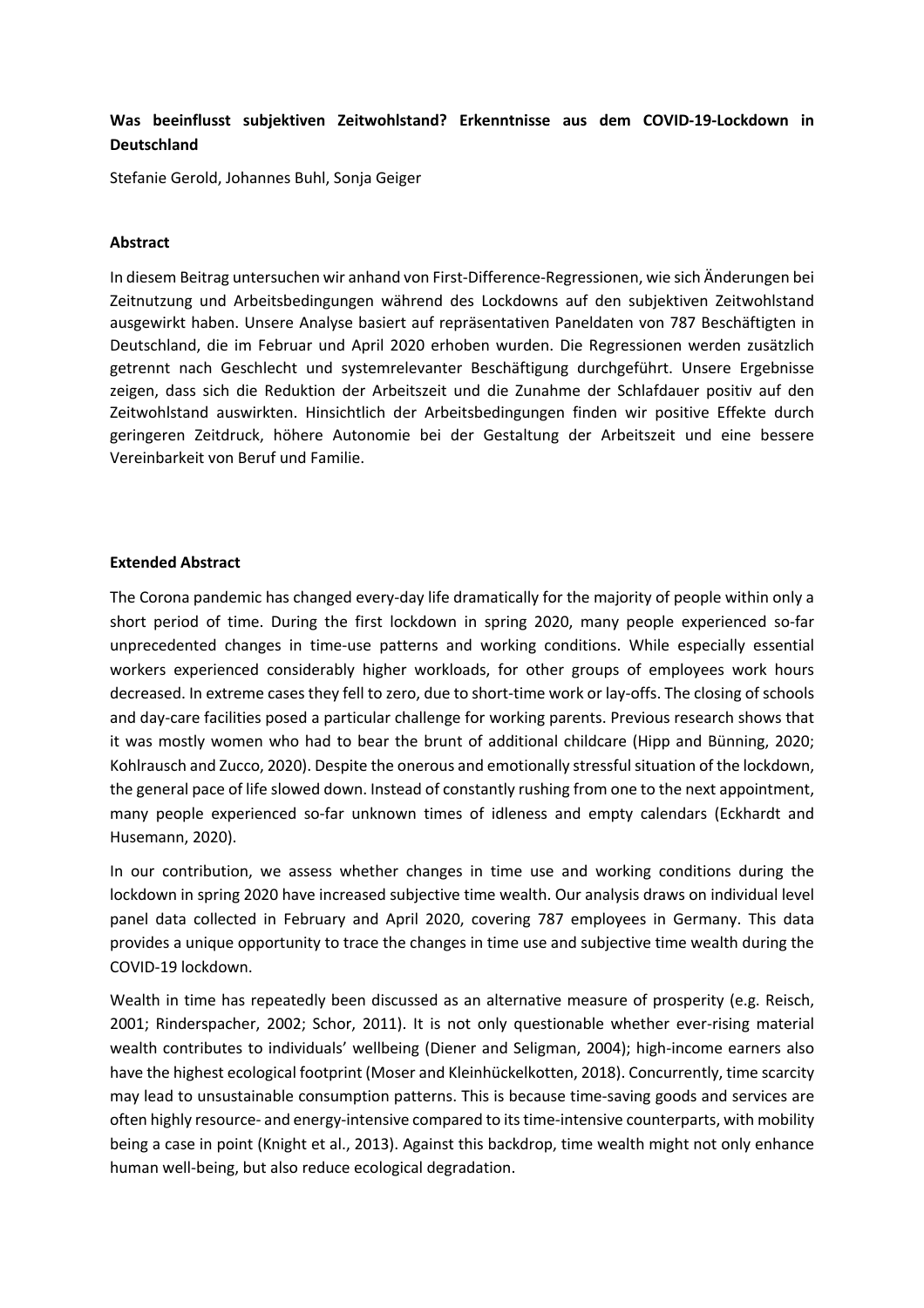To measure time wealth, we draw on a recently developed scale by Geiger et al. (submitted). While this measurement instrument originally covers five dimensions, our analysis focuses on the dimension of free time. The latter has been identified as general reference dimension in a S-1 model, explaining a large proportion of variance of all items on time wealth. Regarding time use, we consider the number of hours individuals spend on different activities per day, such as paid work or sleep. Data on working conditions, such as time pressure or reconciliation with private life, was measured on a 5-point Likert scale. We also use data on whether a person was able to (predominantly) work from home during the lockdown.

In a first step, we provide a descriptive analysis on how the above-mentioned measures have changed during the lockdown. We find a small increase in subjective time wealth. Daily working hours have decreased, while time spent on night sleep, rest, housework, care, internet and media use has increased. Time wealth is in general lower for women and people working in essential occupations. On average, essential workers sleep less and work longer hours compared to other occupational groups. As expected, essential workers also had less possibilities to switch to remote work, and they saw their working conditions hardly improved. Women's disadvantage is mainly reflected in an exacerbated gender-care gap during the pandemic.

In a second step, we apply first-difference regressions to examine the change in time wealth between February and April 2020. First-difference models only consider the change in certain variables between two points in time, but neglect the level of these variables. Applied to our case, we examine which changes in time use and working conditions are related to changes in individuals' subjective time wealth. By restricting our analysis to changes within individuals over time, we are able to control for unobserved heterogeneity emerging from all observed and unobserved stable characteristics of one person (Wooldridge, 2012). To unveil differences in different subpopulations, regressions are also conducted separately for women and men, as well as for essential and non-essential workers.

Our results show that the decline in working hours and the increase in sleep duration had a positive effect on subjective time wealth. Regarding working conditions, we find that decreased time pressure, higher autonomy in organising one's working day, and improved reconciliation of work and family life positively affected time wealth. While most effects are similar for all considered subgroups, only nonessential workers seem to benefit from switching to remote work.

Drawing on a unique panel dataset surveyed shortly before and during the lockdown in Spring 2020, this analysis provides valuable insights on how changes in time use and working conditions affect time wealth. Our results suggest that a reduction in working hours as well as improved working conditions contributes to an improvement of subjective time wealth among employed persons.

Diener E and Seligman MEP (2004) Beyond Money: Toward an Economy of Well-Being. *Psychological Science in the Public Interest* 5(1): 1–31. DOI: 10.1111/j.0963-7214.2004.00501001.x.

Eckhardt GM and Husemann KC (2020) How to maintain a slower pace of life after lockdown. Available at: http://theconversation.com/how-to-maintain-a-slower-pace-of-life-after-lockdown-140088 (accessed 29 April 2021).

Garhammer M (2002) Pace of Life and Enjoyment of Life. *Journal of Happiness Studies* 3(3): 217–256. DOI: 10.1023/A:1020676100938.